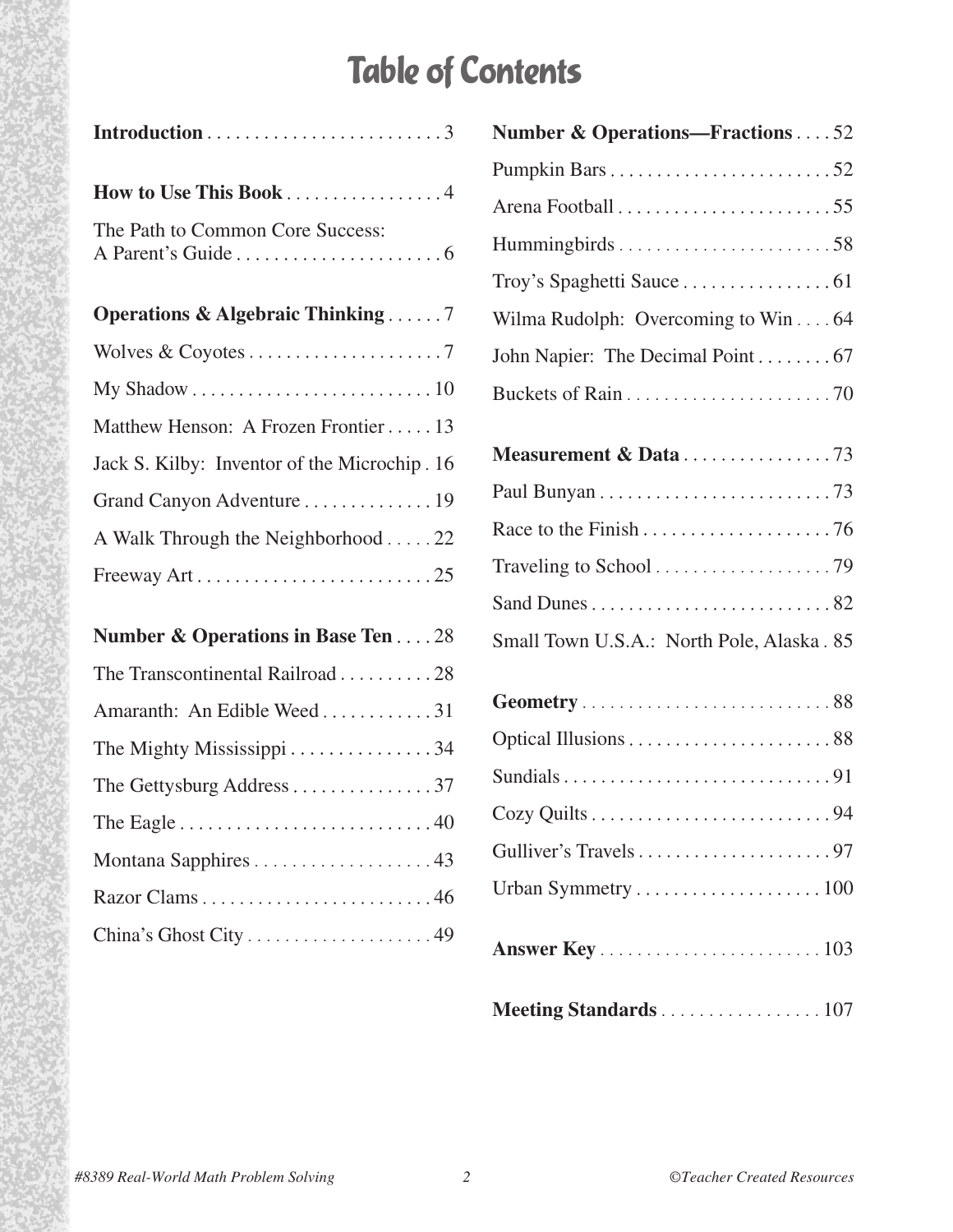# Introduction

#### Approaching Math Content— Today's Standards

The Common Core State Standards address several important goals in education:

- • to prepare students for college and careers
- • to develop critical-thinking and analytical skills students need for success
- • to help teachers measure student progress and achievement throughout the year

The Common Core Mathematics Standards seek to provide teachers and students with focused mathematics instruction. The standards are designed to deepen students' understanding as they progress through grade levels and topics.

Mathematics is a subject in which concepts build in a progression. A strong foundation of basic concepts must be laid, beginning in the early grades. The Common Core State Standards recognize this learning sequence. Mathematical thinking is divided into several broad categories, referred to as "domains." Elementary grades address the same general domains, with specific standards for student understanding and achievement within each domain. For grades 1–5, these domains include Operations & Algebraic Thinking, Number & Operations in Base Ten, Number & Operations—Fractions (begins in grade 3), Measurement & Data, and Geometry.

It is important for students to understand the role mathematics plays in everyday life. The Common Core Mathematics Standards encourage students to apply their mathematical knowledge to real-world problems and situations. Teachers, in turn, assess student understanding and mastery of concepts by asking them to explain their thinking and justify their answers. Word problems provide students with opportunities for the practical application of mathematical concepts.

This book presents word problems in a realistic setting. Students dig into the content of each "scenario" as they apply math concepts to solve multiple problems. Each unit is designed to encourage students to read for understanding, revisit content on a variety of levels, and use information as a tool for solving more complex problems.

### Establishing Mathematical Practices

The Common Core Standards for Mathematical Practice (SMP) describe practices students can implement to help them engage with mathematical content. As your students work through the activities in this book, encourage them to develop these habits as they practice and develop problem-solving skills.

- **1.** Make sense of problems and persevere in solving them.
- **2.** Reason abstractly and quantitatively.
- **3.** Construct viable arguments and critique the reasoning of others.
- **4.** Model with mathematics.
- **5.** Use appropriate tools strategically.
- **6.** Attend to precision.
- **7.** Look for and make use of structure.
- **8.** Look for and express regularity in repeated reasoning.

These practices help students understand core mathematical concepts so they can apply a variety of strategies for successful problem solving. As students learn underlying principles, they will be able to . . .

- consider similar problems.
- represent problems in ways that make sense.
- justify conclusions and explain their reasoning.
- apply mathematics to practical situations.
- use technology to work with mathematics.
- explain concepts to other students.
- consider a broad overview of a problem.
- deviate from a known procedure to use an appropriate shortcut.
- reason and explain why a mathematical statement is true.
- • explain and apply appropriate mathematical rules.

Help your students and their families find success. Work with administrators, other teachers, and parents to plan and hold math-coaching nights for parents. The tips on page 6 may be helpful for parents as they work with students at home. Consider photocopying the page to send home in students' homework folders to aid with math assignments. Additionally, prepare a visual aid to help parents understand students' work in math. Share this aid with parents at back-to-school night or on other occasions when they visit the classroom.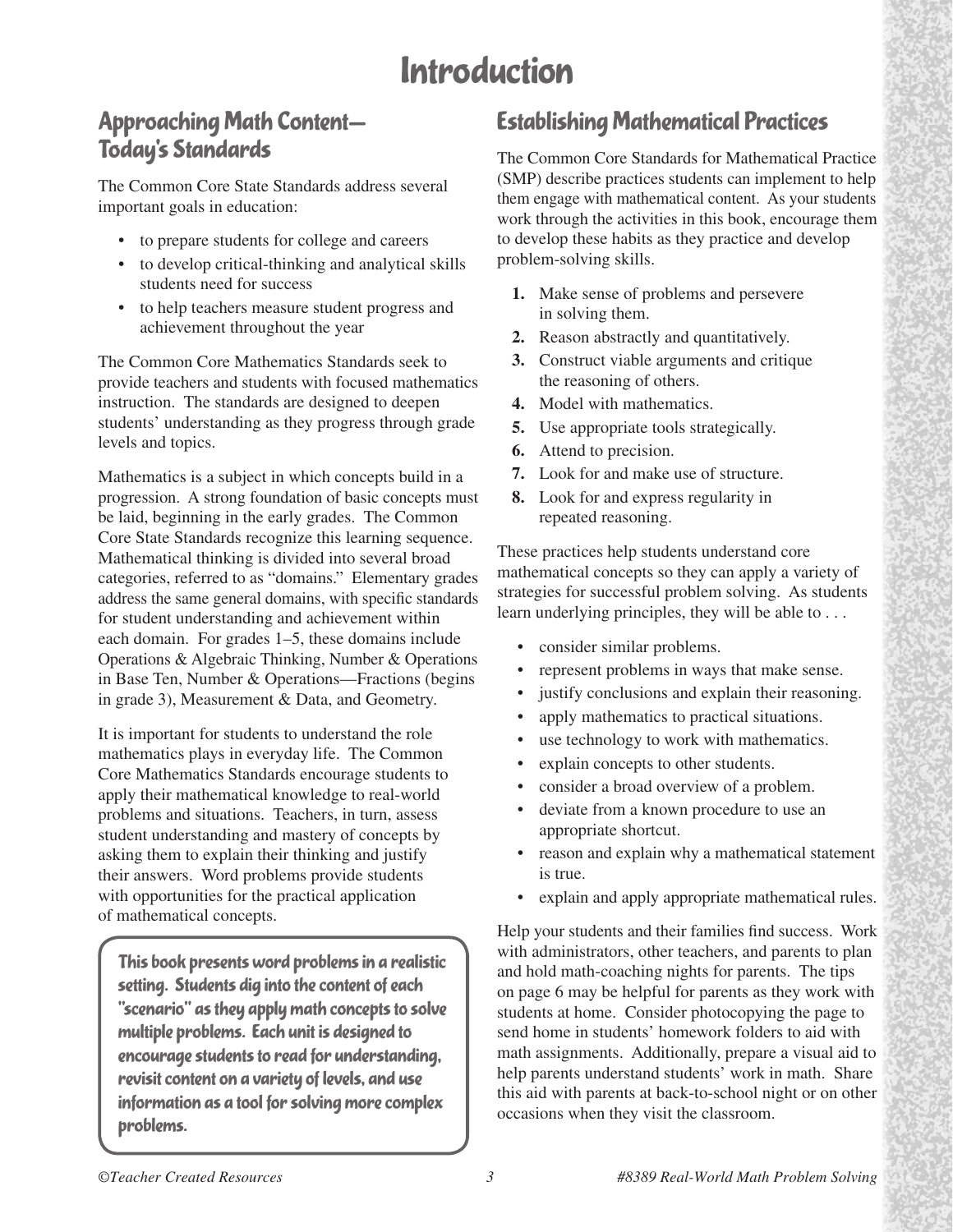# How to Use This Book

This book contains several mathematical problem-solving units. Each unit gives students the opportunity to practice and develop one or more essential mathematical skills. Units are grouped by domains—although within a unit, more than one domain may be addressed. Within each domain, math concepts build on one another, forming a foundation for student learning and understanding. In addition to the Common Core Mathematics Standards covered in this book, the passages that accompany each unit meet one or more English Language Arts Standards as they provide practice reading appropriate literature and nonfiction text.

#### About the Units

Each unit is three pages in length. Depending on the needs of your students, you may wish to introduce units in small-group or whole-class settings using a guided-to-independent approach. Reading the passages and responding to activities in collaborative groups allows students to share and support their problem-solving results.

As an alternative, students can work independently and compare responses with others. Whichever method you choose, the reading and math activities will provide students with the tools they need to build mathematical knowledge for today's more rigorous math standards.

#### Page 1

All units begin with a reading passage that presents a mathematical problem or situation. Engaging nonfiction and fiction passages are included in the book. Passages are age-level appropriate and fall within a range of 740 to 940 on the Lexile scale.

Each passage incorporates information to be used for solving practical math problems. They also allow students to experience a variety of genres and make meaningful connections between math and reading.

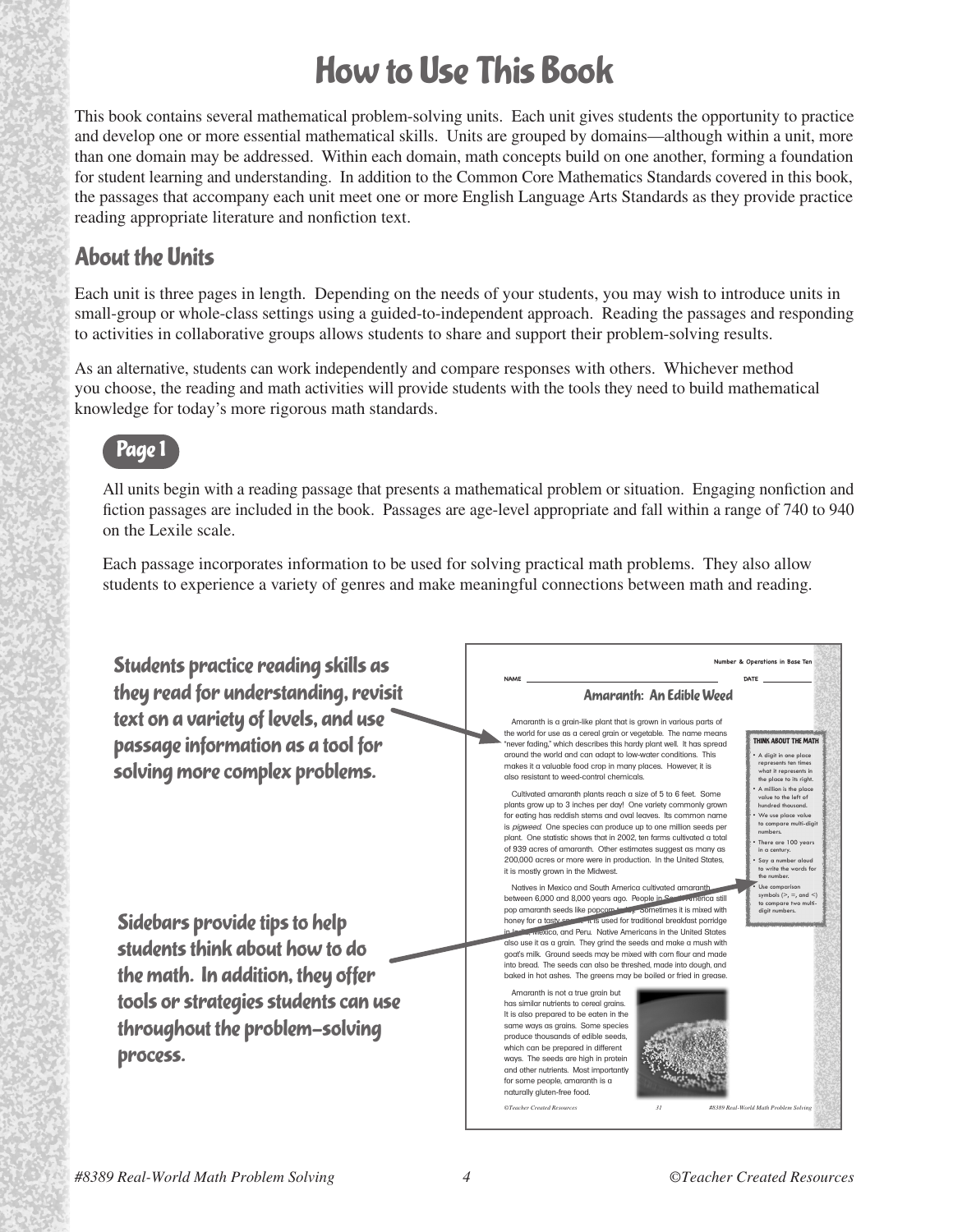## How to Use This Book (cont.)

#### About the Units (cont.)



The second page of each unit introduces problem-solving tasks. Space is provided for students to draw pictures, work out their answers, write equations, show their work, and explain their thinking. Students are asked to use the unit passage to respond to reading content and investigate the text in order to find solutions to the problems on the page.

The questions require students to look back at the text for clues and information that relates to each question. They must then interpret this information in a way that helps them solve each task on the page. In doing so, students learn to support their responses with concrete evidence.



passage and use critical-thinking skills.

The activities in this section strengthen students' comprehension skills by posing questions or situations for which further reflection of the text is required. Questions may be openended and require higher-level thinking skills and supported responses. Activities in this section focus on a combination of reading and math skills.

While students can respond independently to the activities on this page, you may wish to have them discuss their answers with a partner, in a small group, or with the entire class. This method can also provide closure to the unit.

| Amaranth: An Edible Weed<br><b>NAME</b>                                                      | Number & Operations in Base Ten<br>DATE<br><b>MENDELLA HARANTARIO LEGERIA</b>       |
|----------------------------------------------------------------------------------------------|-------------------------------------------------------------------------------------|
| Engage<br>discuss uses of amaranth with classmates.                                          | Directions: Use the passage on page 31 and other available resources to explore and |
|                                                                                              | Why do you think a common name for the plant is <i>pigweed</i> ?                    |
|                                                                                              | Why is this plant a good source of food for people?                                 |
|                                                                                              | Why might amaranth be a problem for farmers?                                        |
| Research to find<br>ways people cook<br>and use amaranth<br>today. Take notes<br>in the hox. |                                                                                     |
|                                                                                              |                                                                                     |
| What do you think would be your favorite way to try eating amaranth? Why?                    |                                                                                     |
| OTeacher Created Resources<br>33                                                             | #8389 Real-World Math Problem Solving                                               |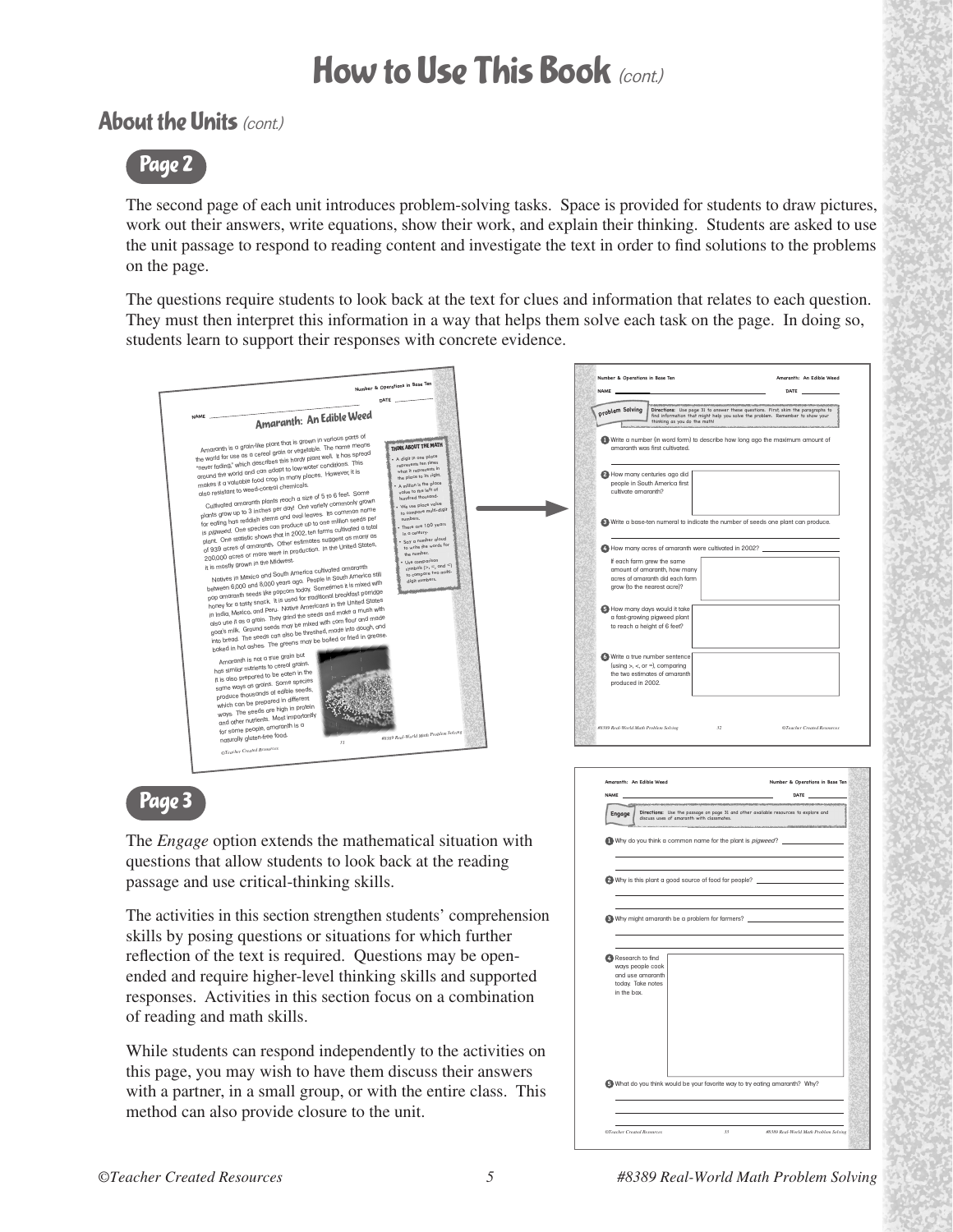**NAME DATE** 

### Amaranth: An Edible Weed

Amaranth is a grain-like plant that is grown in various parts of the world for use as a cereal grain or vegetable. The name means "never fading," which describes this hardy plant well. It has spread around the world and can adapt to low-water conditions. This makes it a valuable food crop in many places. However, it is also resistant to weed-control chemicals.

Cultivated amaranth plants reach a size of 5 to 6 feet. Some plants grow up to 3 inches per day! One variety commonly grown for eating has reddish stems and oval leaves. Its common name is *pigweed*. One species can produce up to one million seeds per plant. One statistic shows that in 2002, ten farms cultivated a total of 939 acres of amaranth. Other estimates suggest as many as 200,000 acres or more were in production. In the United States, it is mostly grown in the Midwest.

Natives in Mexico and South America cultivated amaranth between 6,000 and 8,000 years ago. People in South America still pop amaranth seeds like popcorn today. Sometimes it is mixed with honey for a tasty snack. It is used for traditional breakfast porridge in India, Mexico, and Peru. Native Americans in the United States also use it as a grain. They grind the seeds and make a mush with goat's milk. Ground seeds may be mixed with corn flour and made into bread. The seeds can also be threshed, made into dough, and baked in hot ashes. The greens may be boiled or fried in grease.

Amaranth is not a true grain but has similar nutrients to cereal grains. It is also prepared to be eaten in the same ways as grains. Some species produce thousands of edible seeds, which can be prepared in different ways. The seeds are high in protein and other nutrients. Most importantly for some people, amaranth is a naturally gluten-free food.



#### THINK ABOUT THE MATH

- A digit in one place represents ten times what it represents in the place to its right.
- A million is the place value to the left of hundred thousand.
- • We use place value to compare multi-digit numbers.
- There are 100 years in a century.
- • Say a number aloud to write the words for the number.
- • Use comparison symbols  $(>$ ,  $=$ , and  $\leq$ ) to compare two multidigit numbers.

a shekara ta 1989 a wakati wa 1989.<br>Matukio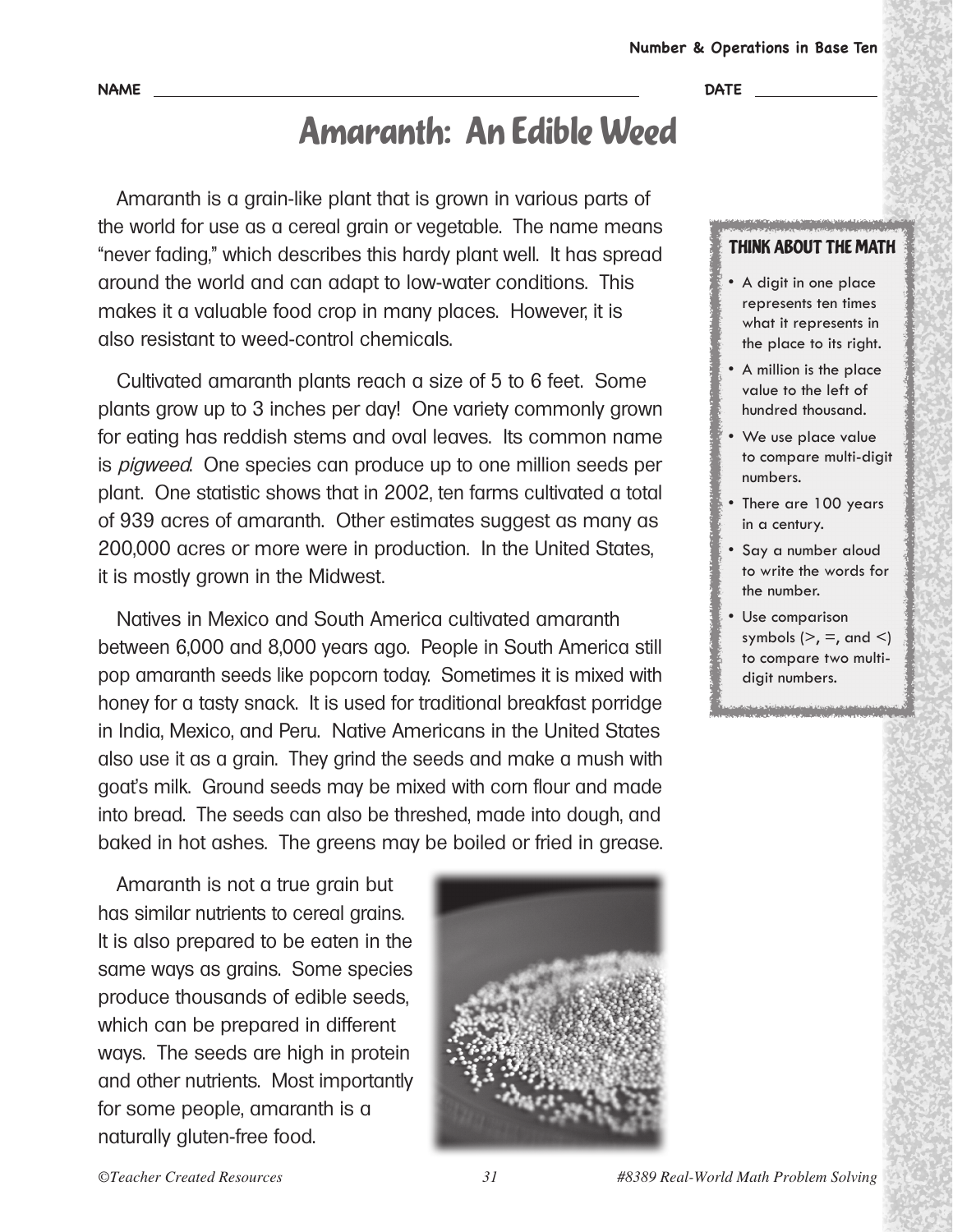**Number & Operations in Base Ten Amaranth: An Edible Weed NAME DATE**  .<br>Terrang pada terapat dan panggunan pada sebagai pang pada tahun 1999. Pada tahun 1999 dan menjadi kelah terapa **<sup>P</sup>roble<sup>m</sup> <sup>S</sup>olvi<sup>n</sup><sup>g</sup> Directions:** Use page 31 to answer these questions. First, skim the paragraphs to find information that might help you solve the problem. Remember to show your thinking as you do the math!**1** Write a number (in word form) to describe how long ago the maximum amount of amaranth was first cultivated. **2** How many centuries ago did people in South America first cultivate amaranth? **3** Write a base-ten numeral to indicate the number of seeds one plant can produce. **4** How many acres of amaranth were cultivated in 2002? If each farm grew the same amount of amaranth, how many acres of amaranth did each farm grow (to the nearest acre)? **5** How many days would it take a fast-growing pigweed plant to reach a height of 6 feet? **6** Write a number sentence (using  $>$ ,  $<$ , or  $=$ ), comparing the two estimates of amaranth produced in 2002.